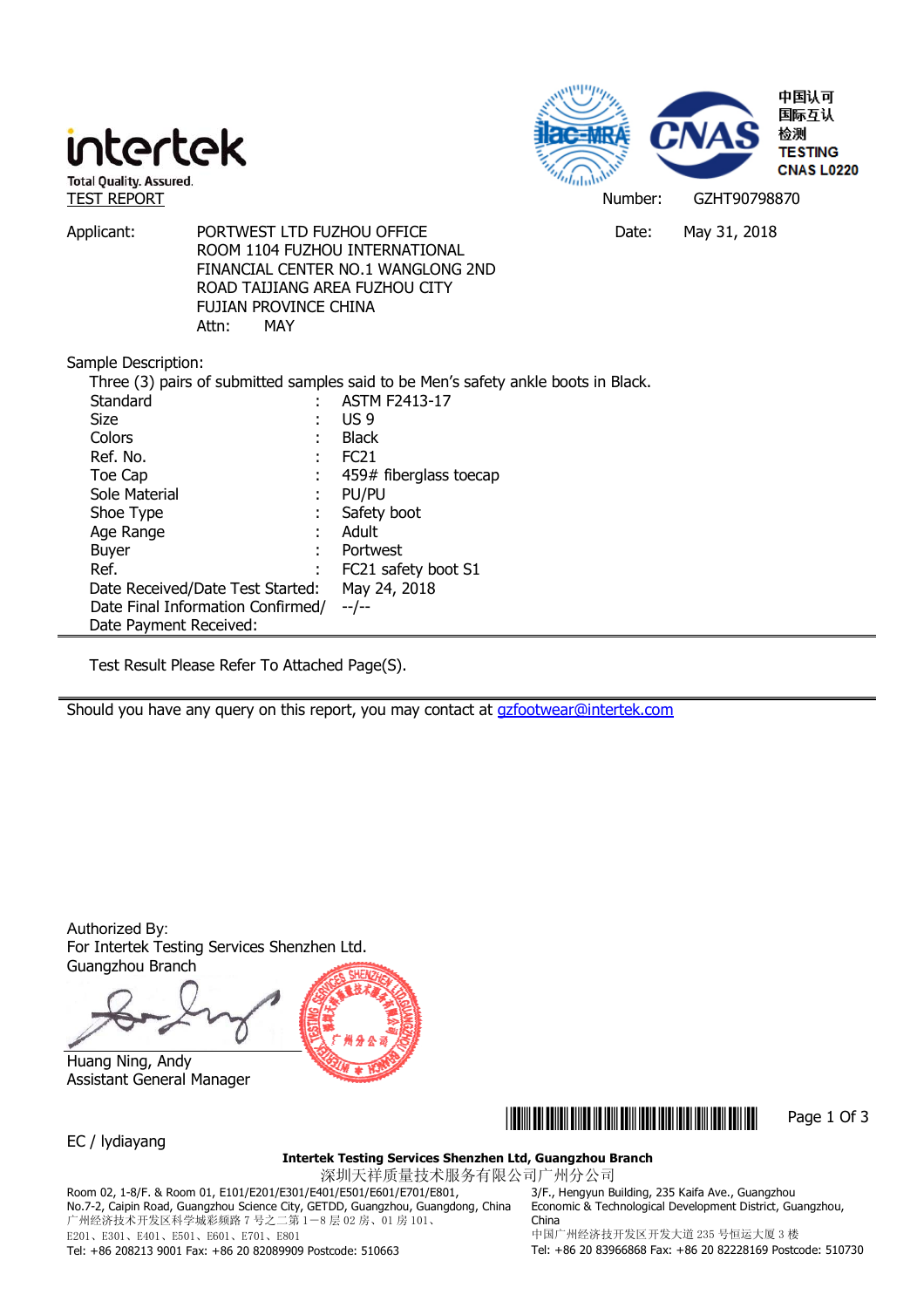## intertek



" Total Quality. Assured.<br>TEST REPORT Number: GZHT90798870 Tests Conducted (As Requested By The Applicant)

1 Protective Toe Impact Resistance (ASTM F2412-18, 5, I/75)

|        |                                  | ASTM F2413<br>Requirement | Pass/Fail |
|--------|----------------------------------|---------------------------|-----------|
|        | <b>Interior Height Clearance</b> |                           |           |
| Left:  | $19.3 \text{ mm}$                | $\geq$ 12.7 mm            | Pass      |
| Left:  | $19.0 \text{ mm}$                | $\geq$ 12.7 mm            | Pass      |
| Right: | 16.4 mm $(\#)$                   | $\geq$ 12.7 mm            | Pass      |
|        |                                  |                           |           |

### Remark: #= The Toecap Developed Cracks Which Go Through The Material

### 2 Protective Toe Compression Resistance (ASTM F2412-18, 6, C/75)

|        |                           | ASTM F2413<br>Requirement | Pass/Fail |
|--------|---------------------------|---------------------------|-----------|
|        | Interior Height Clearance |                           |           |
| Left:  | $20.9$ mm                 | $\geq$ 12.7 mm            | Pass      |
| Right: | $20.4$ mm                 | $\geq$ 12.7 mm            | Pass      |
| Right: | $21.8$ mm                 | $\geq$ 12.7 mm            | Pass      |
|        |                           |                           |           |

End Of Report

This report is made solely on the basis of your instructions and/or information and materials supplied by you. It is not intended to be a recommendation for any particular course of action. Intertek does not accept a duty of care or any other responsibility to any person other than the Client in respect of this report and only accepts liability to the Client insofar as is expressly contained in the terms and conditions governing Intertek's provision of services to you. Intertek makes no warranties or representations either express or implied with respect to this report save as provided for in those terms and conditions. We have aimed to conduct the Review on a diligent and careful basis and we do not accept any liability to you for any loss arising out of or in connection with this report, in contract, tort, by statute or otherwise, except in the event of our gross negligence or wilful misconduct.

/ lydiayang Page 2 Of 3

### **Intertek Testing Services Shenzhen Ltd, Guangzhou Branch**

深圳天祥质量技术服务有限公司广州分公司 Room 02, 1-8/F. & Room 01, E101/E201/E301/E401/E501/E601/E701/E801, No.7-2, Caipin Road, Guangzhou Science City, GETDD, Guangzhou, Guangdong, China 广州经济技术开发区科学城彩频路 7 号之二第 1-8 层 02 房、01 房 101、 E201、E301、E401、E501、E601、E701、E801 Tel: +86 208213 9001 Fax: +86 20 82089909 Postcode: 510663

3/F., Hengyun Building, 235 Kaifa Ave., Guangzhou Economic & Technological Development District, Guangzhou, China 中国广州经济技开发区开发大道 235 号恒运大厦 3 楼 Tel: +86 20 83966868 Fax: +86 20 82228169 Postcode: 510730